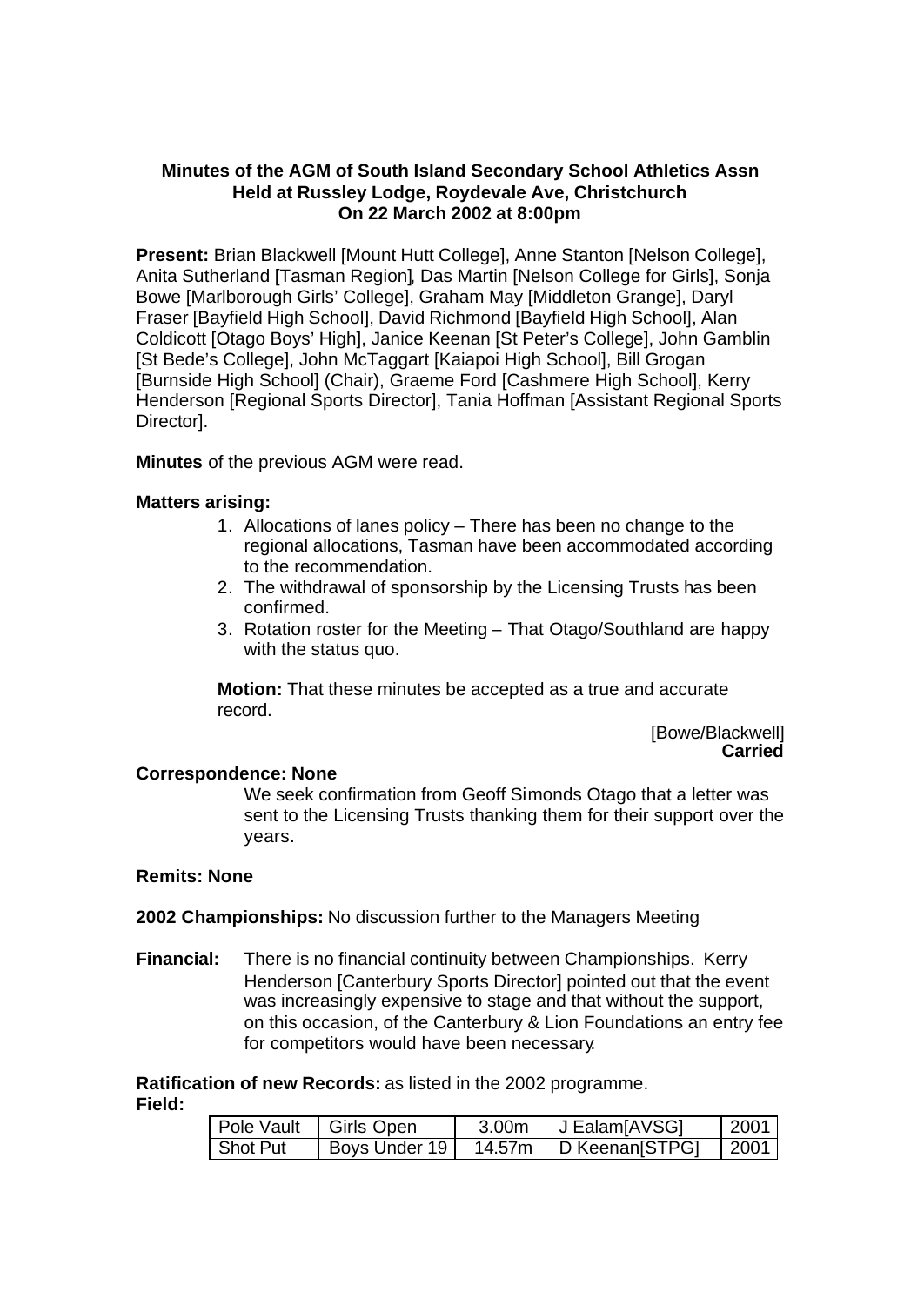| Long Jump | Boys Under 19              | 6.99m | P Cox [OBHS]     | 2001 |
|-----------|----------------------------|-------|------------------|------|
|           | High Jump   Girls Under 14 | 1.63m | M Martin [NCOG]  | 2001 |
| High Jump | Girls Under 15             | 1.62m | L McDonald[TTAI] | 2001 |

**Track:**

| 100m              | Boys Under 14     | 11.88             | <b>B Son [BURN]</b>     | 2001 |
|-------------------|-------------------|-------------------|-------------------------|------|
| 100m              | Girls Under 14    | 12.74             | K Blair [BURN]          | 2001 |
| 100m              | Girls Under 15    | 12.81             | E Neal [MLBG]           | 2001 |
| 1500m             | Girls Under 14    | 4:47.95           | A Webster [LINC]        | 2001 |
| 1500m             | Boys Under 19     | 4:00.68           | M Smith [KHSD]          | 2001 |
| 3000m             | Boys Under 14     | 9:43.1 h          | <b>B Bamford [HAWA]</b> | 2001 |
| 400m              | Girls Under 19    | 56.16             | K Johnstone [CRAI]      | 2001 |
| 1500m StCh        | <b>Girls Open</b> | 5:02.92           | J Nalder [NAYL]         | 2001 |
| 80 <sub>m</sub> H | Boys Under 15     | 11.28             | S Gee [CBHS]            | 2001 |
| 80 <sub>m</sub> H | Girls Under 15    | 12.73             | C Hutchinson[CGHS]      | 2001 |
| 110m H            | Boys Under 19     | 13.92             | P Cox [OBHS]            | 2001 |
| 100m H            | Girls Under 19    | 14.3 <sub>h</sub> | N Earnshaw [RAHS]       | 2001 |
| 800m              | Girls Under 15    | 2:20.13           | J Averill [CGHS]        | 2001 |
| 4x100m            | Boys Under 16     | 44.67             | Otago Boys High         | 2001 |

### $h =$  hand timed

The withdrawal of Max Smith [KHSD] from the Senior Boy's 800m final and his subsequent appearances in the 1500m and Steeplechase events was queried. It was his post entry in the 800m, which had caused heats to be run. It was confirmed that he was scratched from the 800m by the Meeting Manager as a condition of his inclusion in the 1500m, which was a straight final. He was then allowed to enter himself in the Steeplechase.

**Motion:** That these new records be confirmed in consultation with Barry Hunt [Washborne/Blackwell]

#### **Carried**

#### **2003 Championships**

Tasman is happy to host the meeting in Nelson on a grass track. They have no water jump so no steeplechase will be run and other "optional" events will depend on facilities.

The Date of the Meeting will be **Saturday 29 March 2003**. (Term I ends 11 April)

There will most likely be Friday Evening or Sunday Morning events **see General Business 2**.

# **General Business**

Notices of Motion (Attached)